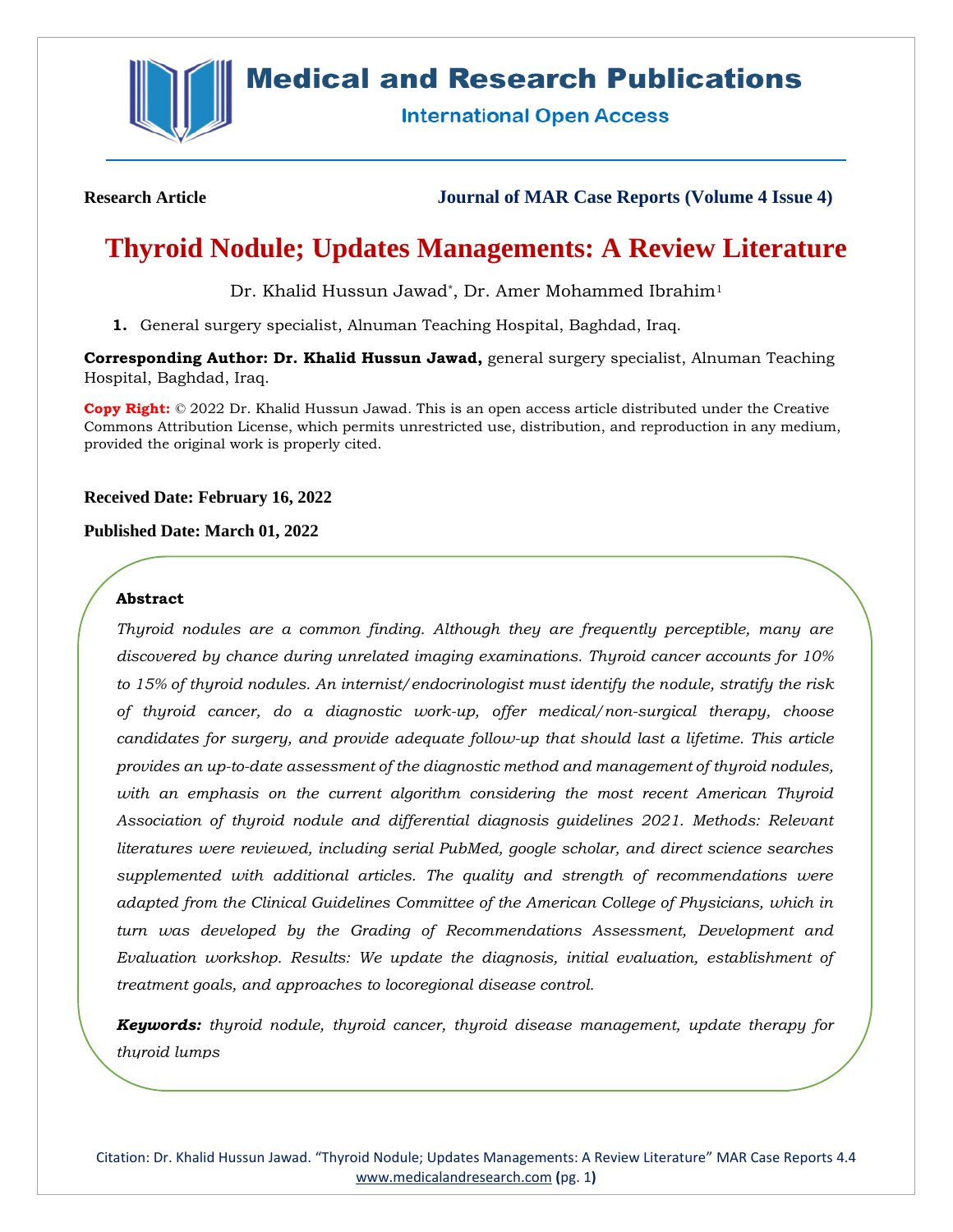## **Introduction**

In the last three years, several sets of guidelines for the treatment of thyroid nodules have been released. The American Thyroid Association published the first set. And the American Telecommunications Association (ATA) was the second. The Association of Clinical Endocrinologists (AACE) and the Association Medicine Endocrinologist (AME) have teamed together to form the Association of Clinical Endocrinologists (AACE). The American Thyroid Association (AME) and the European Thyroid Association (ETA) are two organizations dedicated to thyroid health. Although there are many similarities between these principles, each set takes a somewhat different approach to it. Advising on which nodules should be biopsied.

Thyroid nodules, whether single or numerous, are quite prevalent in clinical practice. They are detected in about 5% -7% of the adult population once they are examined **[**1**]**.Because current ultrasound (US) technologies may identify tiny nodules, the percentage of thyroid nodules in unselected people has been reported to be as high as 67%**[**1**]**.And continue to be identified at a high rate due to the widespread use of different imaging methods (computed tomography (CT) scan, magnetic resonance imaging (MRI), positron emission tomography (PET), and so on) that identify thyroid nodules "accidentally"**[**1- 2**]**. Thyroid nodules are clinically significant because they might suggest thyroid malignancy, which occurs in 10% -15% of nodules. And might indicates the possibility of thyroid malfunction (autonomous adenoma and toxic multinodular goiter), compressive symptoms, and aesthetic concerns **[**3**]**. The primary concern of patients and clinicians is to detect suspected malignancies as quickly and cheaply as feasible. as well as reducing unwanted thyroid surgery **[**4**]**. This article highlighted the current thinking on the workup of a de novo thyroid nodule. We emphasize the most current edition 2021 of the American Thyroid Association's (ATA) treatment recommendations for thyroid nodules and differentiated thyroid carcinoma **[** 5**]**.

#### **Thyroid Nodule Definition:**

A thyroid nodule, as defined by the American Thyroid Association's task committee on the management of thyroid nodules and differentiated thyroid cancer, is a discrete lesion inside the thyroid gland that is radiologically distinctive from the surrounding parenchyma **[**5**]**. It can be single, multiple, cystic, or solid, and it can be functional or not; therefore, the precise morphological features, thyroid functional status, and pathological assessment must be determined **[**6**]**. Thyroid nodules can be divided into two types: non-neoplastic and neoplastic. Thyroid nodules that are neoplastic might be benign or malignant **[**5-6- 7**]**. Table 1 contains a list of the thyroid nodule's differential diagnoses.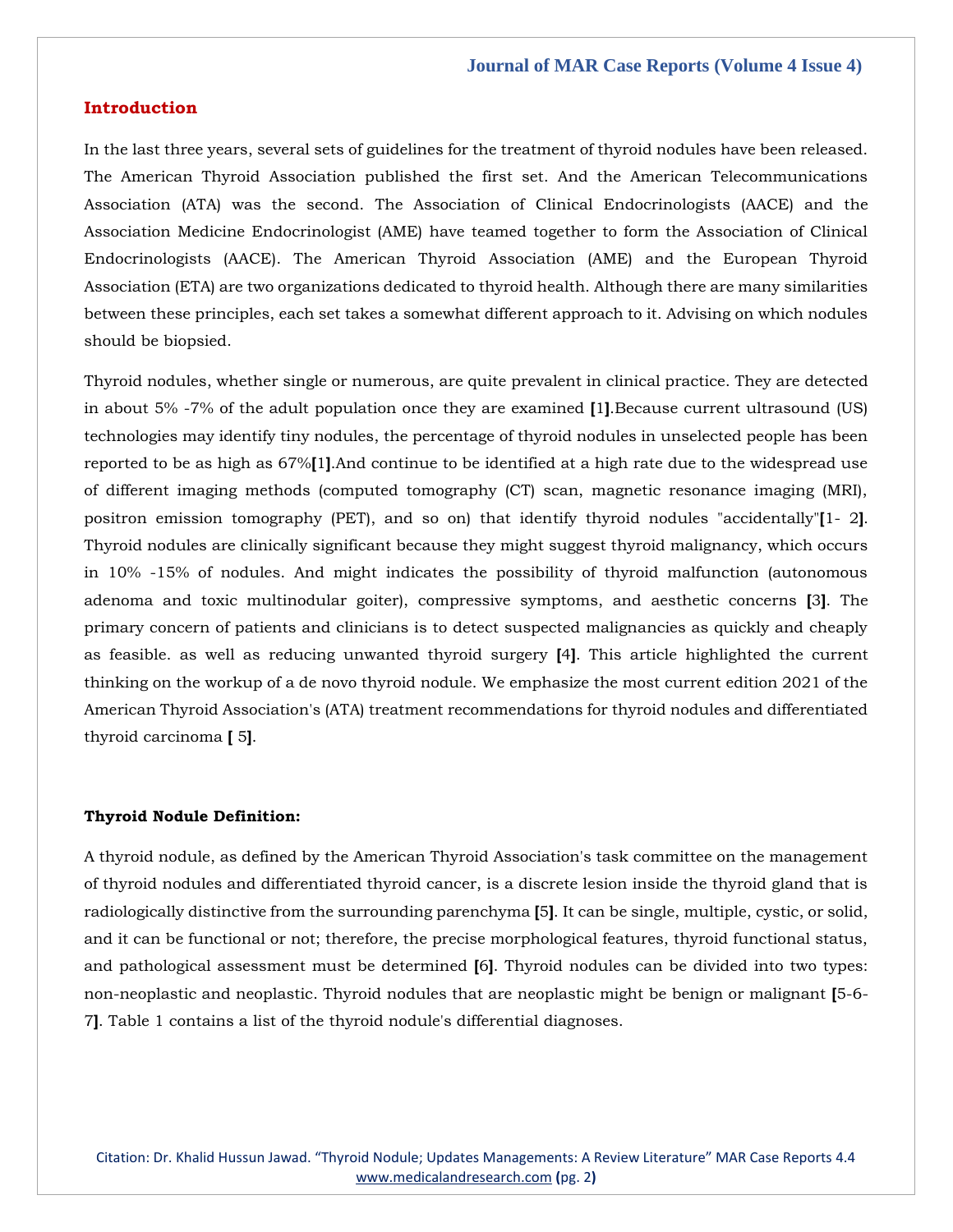**Table 1. Clinical and pathological classification of thyroid nodule**

- **Non-neoplastic nodules**
	- **Hyperplastic**
		- **-Spontaneous**
			- **- Compensatory after partial thyroidectomy**
	- **Inflammatory**
		- **- Acute bacterial thyroiditis**
		- **- Subacute thyroiditis**
		- **- Lymphocytic (Hashimoto's) thyroiditis**
- **Benign neoplasms**
	- **Non-functioning (cold nodules)**
		- **-Solid (or mixed): adenoma**
	- **-Cystic**
	- **Functioning (hot nodules)**
		- **-Adenoma**
- **Malignant neoplasms**
	- **Primary carcinoma**
		- **- Papillary carcinoma**
		- **- Follicular carcinoma**
		- **- Anaplastic carcinoma**
		- **- Medullary carcinoma**
		- **- Thyroid lymphoma**
		- **Thyroid metastasis from other primaries**

**Table 2. Diagnostic methods used in the evaluation of thyroid nodule.**

**Patient history:**

- **- History of benign thyroid disease**
- **- History of head and neck irradiation**
- **- Family history of thyroid cancer**
- **Physical examination.**
- **Laboratory investigations**
- **- TSH**
- **- Anti-TPO/anti-Tg antibody**
- **- Serum calcitonin (selected cases)**

**Imaging methods:**

- **- Thyroid ultrasonography**
- **- Radionuclide scanning (selective use)**
- **- CT, MRI, PET scan (selective use)**

**Cytologic or histologic examination:**

- **- Fine-needle aspiration**
- **- Large-needle biopsy**

**- Core-needle biopsy**

(**Abbreviations:** TSH, thyroid stimulating hormone; Anti-TPO, antibody antithyroglobulin antibody; AntiTg, antithyroglobulin antibody; CT, compute tomography; MRI, magnetic resonance imaging; PET, positron emission tomography).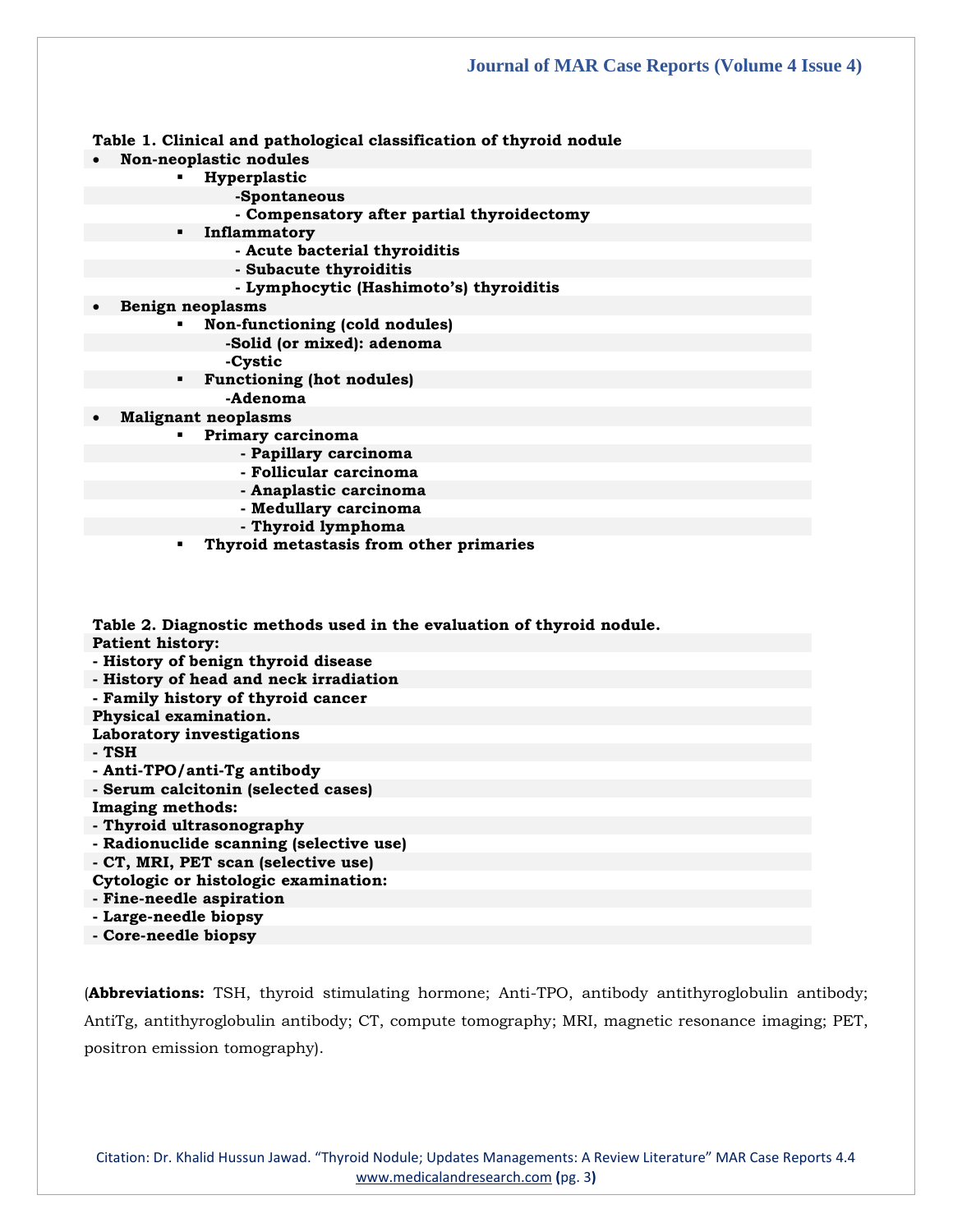| <b>Patient history or</b><br>characteristics   | Physical examination                                                                  | Findings seen on imaging<br>(in case of incidentaloma)                                                                                                                     |
|------------------------------------------------|---------------------------------------------------------------------------------------|----------------------------------------------------------------------------------------------------------------------------------------------------------------------------|
| Family history of MEN,<br>MTC, and PTC         | Firm nodule, Nodule fixed<br>to adjacent structures                                   | Suspicious ultrasound<br>features: microcalcification,<br>intranodal hypervascularity<br>(evaluated by Doppler),<br>hypoechogenicity, nodule<br>with irregular border, etc |
| History of head and neck<br>irradiation        | Large nodules $(> 4cm)$                                                               | Cervical lymphadenopathy                                                                                                                                                   |
| History of Hodgkin and<br>non-Hodgkin lymphoma | Growth of nodule,<br>especially during L-<br>thyroxine therapy<br>suppression therapy | Focal uptake on 18FDG-<br>PET scan or 99mTcMIBI                                                                                                                            |
| Age $< 20$ or $> 70$ years                     | Symptoms of compression:<br>hoarseness, dysphagia,<br>dysphonia, dyspnea, cough       |                                                                                                                                                                            |
| Male sex                                       | Abnormal cervical<br>lymphadenopathy Paralysis<br>of vocal cords                      |                                                                                                                                                                            |

**Table 3.** Features suggestive of increased potential of malignancy in patient with thyroid nodule.

(**Abbreviations:** MEN, multiple endocrine neoplasia; MTC, medullary thyroid cancer; PTC, papillary thyroid cancer; 18FDGPET, 18F-fluorodeoxyglucose positron emission tomography; 99mTcMIBI, 99mTc-2-methoxy-isobutyli).

## **Diagnosis Approach of Thyroid Nodule**

The most essential step in the diagnostic process is to check for evidence of malignancy in the findings acquired from the patient's history, physical examination, laboratory tests, and imaging methods. Table 2 **[**8**]**. There are four key modalities to consider after proper history: clinical examination, thyroid function testing, thyroid imaging, and the FNA **[**4,9,**]** which will be reviewed briefly.

**Clinical Examination:** Most thyroid nodules are asymptomatic and are detected by the patient or a physician during a neck examination. Table 3 shows the characteristics (signs and symptoms) of thyroid cancer that can be detected in a variety of contexts, including a regular physical examination or a nodule discovered accidentally during an imaging test. **[**5,9,10**]**.

**Laboratory Investigations:** following a history and physical examination, a decision will be taken on whether to continue additional workup. If such workup is to be done, the first step is to acquire a Thyroid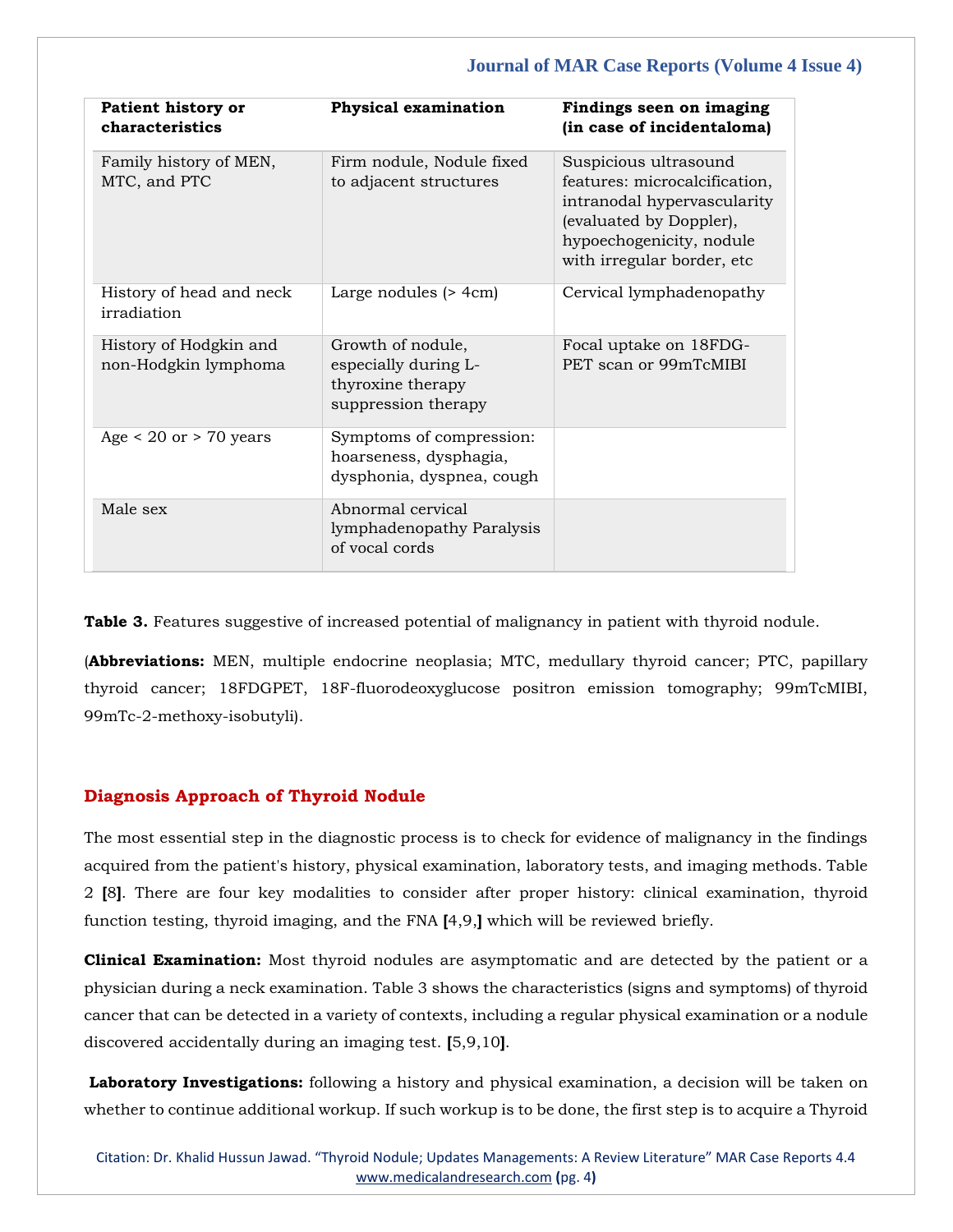Stimulating Hormone (TSH) result **[**5**]**. A suppressed TSH concentration suggests the need for serum free thyroxine (fT4) and free triiodothyronine (fT3) **[**4,6,11**]** determinations, as well as thyroid scintigraphy (if available) to observe regions of high (hot nodules) and low (cold nodules) iodine absorption **[**5**]**. Because functioning nodules have a low risk of malignancy, no additional cytologic examination is required unless there are multiple thyroid nodules **[**6**]**. Diagnostic US should be done in instances of normal or high serum TSH. A normal TSH should be followed by a needle biopsy if required, and a high TSH should be followed by a workup for hypothyroidism (anti thyroid peroxidase antibodies should also be collected to confirm Hashimoto's thyroiditis) in addition to a needle biopsy if indicated **[**5,11**]**. Antithyroglobulin and calcitonin were also tested in the laboratory. The importance of thyroglobulin paired with antithyroglobulin antibody tittering as indicators for disease recurrence in the follow-up of thyroid cancer following complete thyroidectomy and radiation ablation treatment **[** 4,9-11**]**. However, Antithyroid antibody tests (anti-thyroid peroxidase and anti-thyroglobulin) is not required in the routine work-up of a thyroid nodule **[** 5**]**.

Calcitonin is another study that ought to be mentioned. Calcitonin is a tumor marker that is sensitive and specific for medullary thyroid cancer. It is utilized in the diagnosis, monitoring, and prognosis of the disease (MTC) **[**11**]**. The development of a nodule should highlight the likelihood of MTC in the context of a family history of medullary cancer or multiple endocrine neoplasia syndromes, allowing for early radical surgery. The ATA recommendations do not advocate routine serum calcitonin tittering **[** 5**]**.

**Imaging Techniques:** Neck palpation is quite inaccurate in determining thyroid nodule shape and size. **[**3,6,9,10**]** As a result, imaging methods are becoming more popular, even though no imaging approach can predict the future. To some degree, morphological delineation of the lesion, including thyroid cancer risk classification, is dependent on imaging modalities.

Ultrasound examination of thyroid gland (US): The US examination in thyroid nodules is the initial imaging study of choice for thyroid gland assessment and it is extremely accurate and sensitive **[** 5,12,13**]**. A US examination was able to detect thyroid incidentaloma, which a physical examination could not. US indications in Thyroid nodules are the following: a) all forms of thyroid nodules, b) thyroid nodules with a history of neck radiation, and c) thyroid nodules with a history of family thyroid cancer, multiple endocrine neoplasia (MEN) type 2, even if the gland seems normal on palpation. A solid nodule, hypoechogenic, microcalcifications, uneven contours, subcapsular location, invasive growth, multifocal lesion, increased nodule blood flow on Doppler (when TSH is normal), and suspicious regional lymphadenopathy on US are all signs of cancer. **[**14**]** A ratio of the nodule's anteroposterior to transverse diameter (AP/T) greater than one suggested malignancy **[** 11**]**. Cystic, isoechoic nodules with uniform borders, no calcification, and no invasive development are typically regarded benign **[**13**]**.

In the presence of worrisome US characteristics, the number of nodules and their size are not predictive of malignancy, since a nodule smaller than 1 cm is just as likely as a bigger nodule to house neoplastic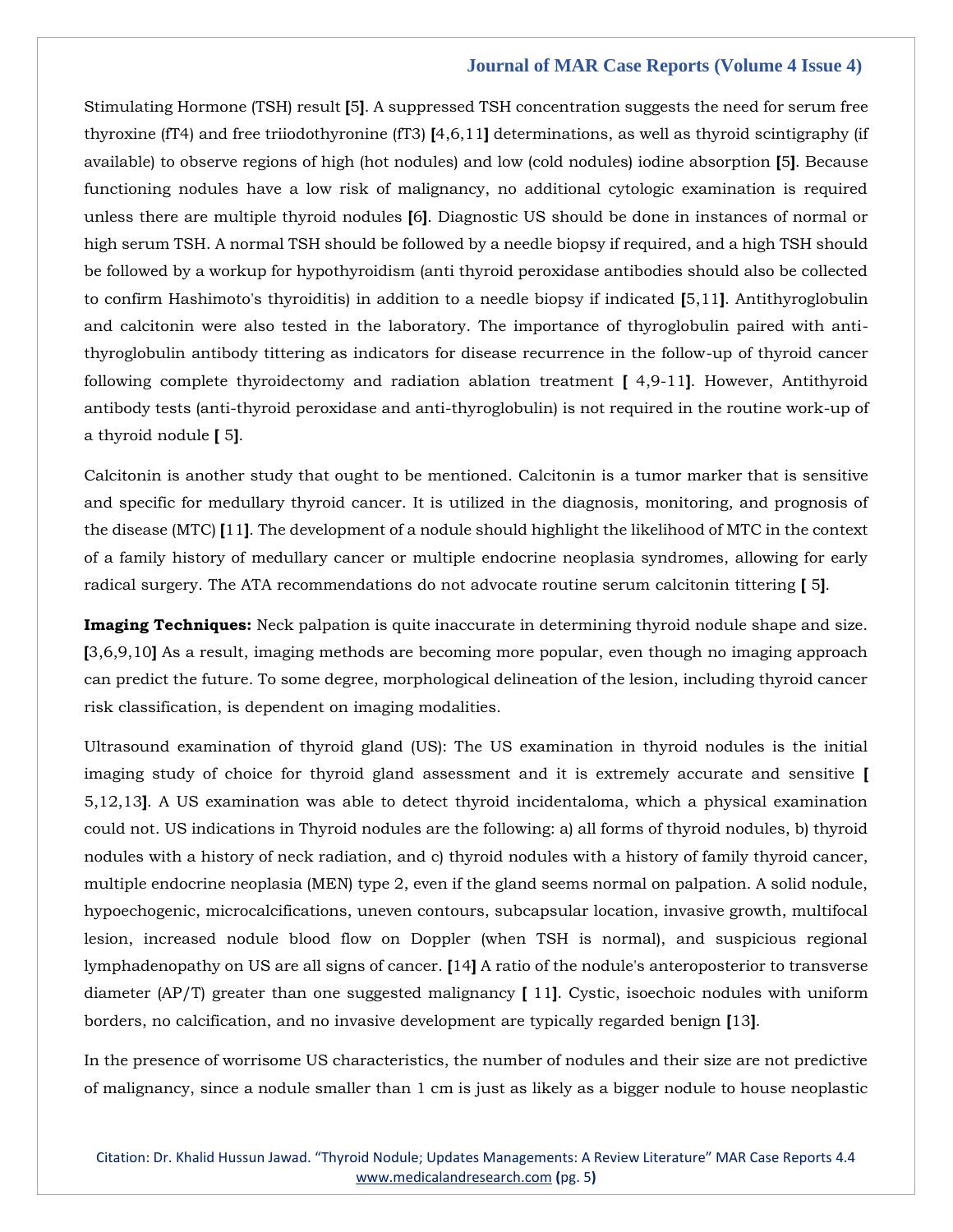cells. According to the ATA 2021 guideline, nodules as tiny as 1 cm should be biopsied and should be monitored depending on risk factors (Table 4)**[**5**]**. Enormous nodules are also worthy of attention; some nodules are so large that it has been suggested that they should be surgically removed rather than undergoing a biopsy. In A Cross Sectional study on Predictors of Malignancy in Solitary Thyroid Nodule conducted by S Sujitha-2020, FNA findings were commonly false-negative in patients brought to surgery with nodules larger than 4 cm. Due to their size, they frequently impact speech and swallow function, and as a result, big nodules (4 cm or more) may be suggested for surgical surgery because FNA is less reliable in assessing them **[**15**]**.

**Scintigraphy of the thyroid gland:** Thyroid gland scintigraphy employs one of the radioisotopes of iodine (typically 123I) or technetium-99 pertechnetate (99Tc) **[** 3-6,9,10**]**. It is advised in individuals with suppressed TSH to utilize it before needle biopsy to determine if a nodule is functional or not **[** 16**]**. As a result, a nodule is classified as functional or "hot" (tracer uptake greater than the surrounding normal thyroid), isofunctioning or "warm" (tracer uptake equal to the surrounding thyroid), or nonfunctioning or "cold" (i.e., has uptake less than the surrounding thyroid tissue) **[**16**]**.

Contrary to popular belief, scintigraphy offers functional rather than morphological information. **[**17**]** Scintigraphy has mostly been supplanted by US, although it still serves at least two functions: detecting hyperfunctioning nodules when a low TSH is detected on first testing, and, to a lesser degree, deciding which nodule(s) to sample in patients with numerous nodules **[**6,16,17**]**. FNA is not required for hot nodules since they seldom contain malignancy **[** 6,16**]**. It is the cold nodule that, based on size and US features, necessitates FNA.

**Fine needle aspiration:** In order to make biopsy judgments, uncertain nodules should be considered as nonfunctioning and subjected to cytological examination. **[**5,16**]** Examining Cytology and Histology Aspiration with a fine needle is the most critical investigation, and it should never be skipped if a thyroid nodule is present. There are three primary factors to examine when classifying and deciding whether a nodule should be FNAed: the patient's history, the size of the nodule, and the US characteristics (Table 4, ATA guidelines for FNA threshold) **[**5**]**.

FNA may be done with or without US guidance in the setting of a palpable nodule **[**18**]**. It is recommended that US-FNA be performed in the following cases: 1) nonpalpable nodules larger than 1 cm, 2) palpable nodules smaller than 1.5 cm, 3) deeply found nodules, 4) nodules in close proximity to blood vessels, 5) nodules after a nondiagnostic conventional FNAC, 6) cystic or mixed nodules, especially if a previous conventional FNA was nondiagnostic, and 7) coexistence of nonpalpable lymph It is appropriate to do interval thyroid US follow-up for nodules that do not meet the criteria for biopsy.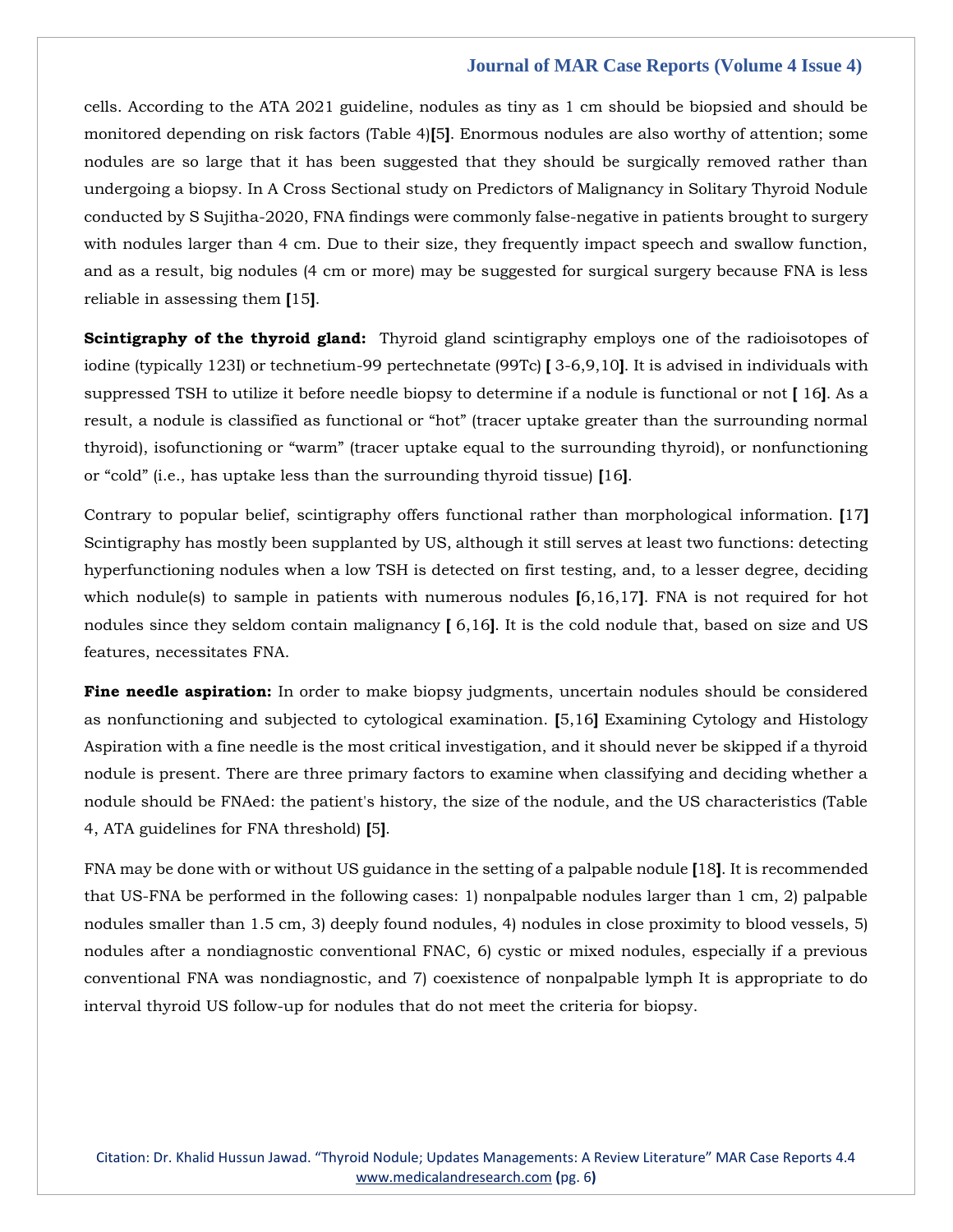| Nodule sonographic or clinical<br>features                             | Nodule threshold size for FNA | Grade of<br>Recommendation (a) |
|------------------------------------------------------------------------|-------------------------------|--------------------------------|
| High-risk history(b)<br>-- Nodule WITH suspicious US<br>features(c)    | $\geq 1$ cm                   | A                              |
| <b>Nodule</b><br><b>WITHOUT</b><br>suspicious US features(c)           | $\geq 1$ cm                   | T                              |
| Abnormal cervical lymph<br>nodes                                       | All(d)                        | A                              |
| <b>Microcalcifications</b><br>present<br>in nodule                     | $\geq 1$ cm                   | B                              |
| Solid nodule<br>-- AND hypoechoic                                      | $> 1$ cm                      | <sub>B</sub>                   |
| -- AND iso- or hyperechoic                                             | $\geq 1 - 1.5$ cm             | C                              |
| Mixed cystic-solid nodule<br>-- WITH any suspicious US<br>features (c) | $\geq 1.5 - 2.0$ cm           | $\overline{B}$                 |
| -- WITHOUT any suspicious<br><b>US</b> features(c)                     | $\geq 2.0$ cm                 | $\mathcal{C}$                  |
| Spongiform nodule                                                      | $\geq 2.0$ cm                 | $\mathsf{C}$                   |
| Purely cystic nodule                                                   | FNAC not indicated(e)         | E.                             |

(a) Explanation for recommendation: A, strongly recommends based on good evidence; B, recommends, based of

fair evidence: C, recommends, based on expert opinion; E, recommends against based on fair evidence; I, neither

recommends nor against, evidence insufficient.

(b) High-risk history: History of thyroid cancer in first degree relative, history of external beam radiation, exposure to ionizing radiation, prior hemithyroidectomy with discovery of thyroid cancer, 18FDG avidity on PET scanning, MEN2/FMTC associated.RET proto-oncogene mutation, calcitonin  $>100$  pg/mL.

(c) Suspicious features: see ultrasonography section of this issue.

(d) FNA cytology may be obtained from the abnormal lymph node in lieu of the thyroid nodule.

(e) Unless indicated as therapeutic modality.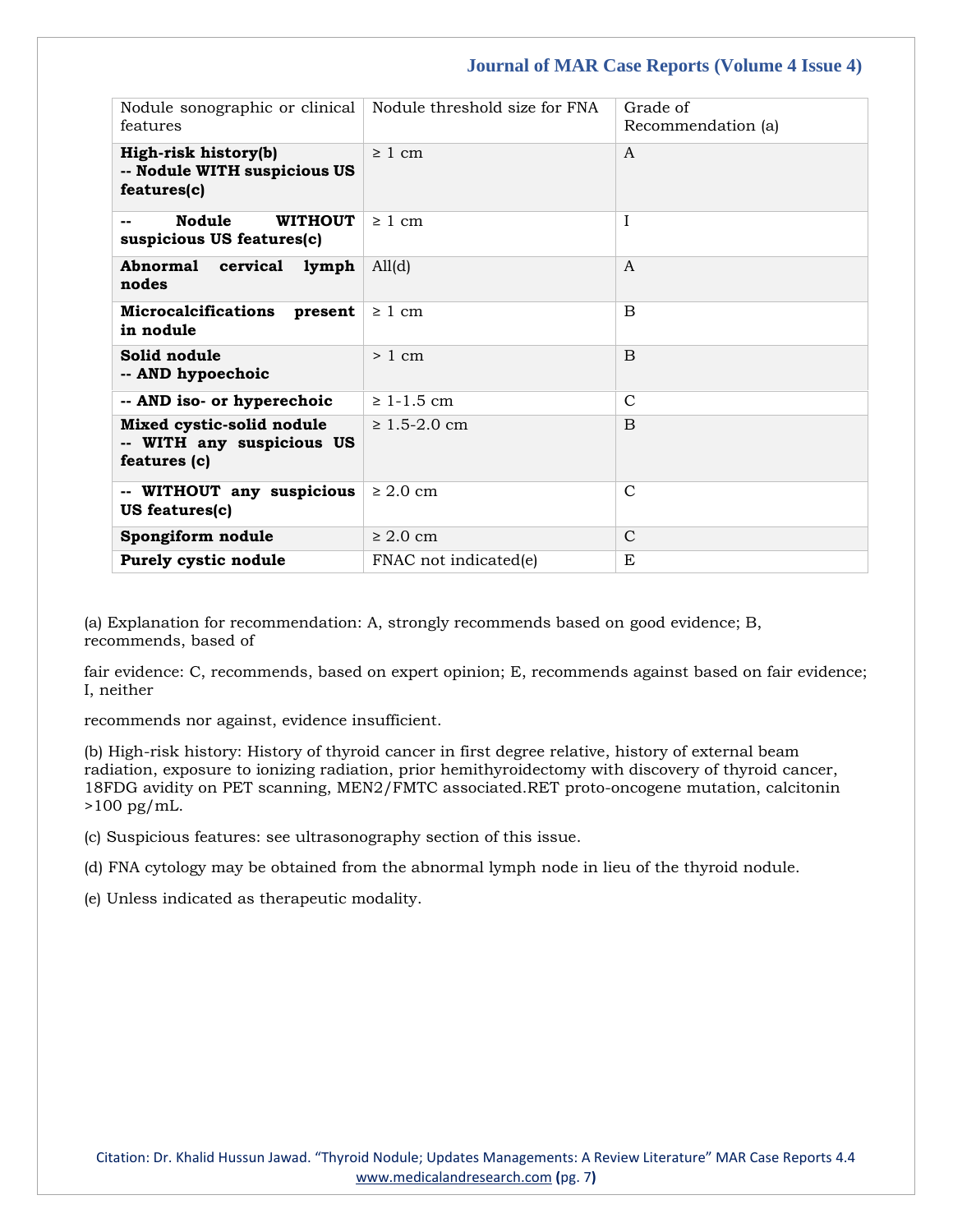

**Figure 1.** Algorithm for evaluation and treatment of thyroid nodules. Source: Burman KD and Wartofsky

L. N Engl J Med 2015. \* Molecular abnormalities are not subjects of this article

Citation: Dr. Khalid Hussun Jawad. "Thyroid Nodule; Updates Managements: A Review Literature" MAR Case Reports 4.4 [www.medicalandresearch.com](http://www.medicalandresearch.com/) **(**pg. 8**)**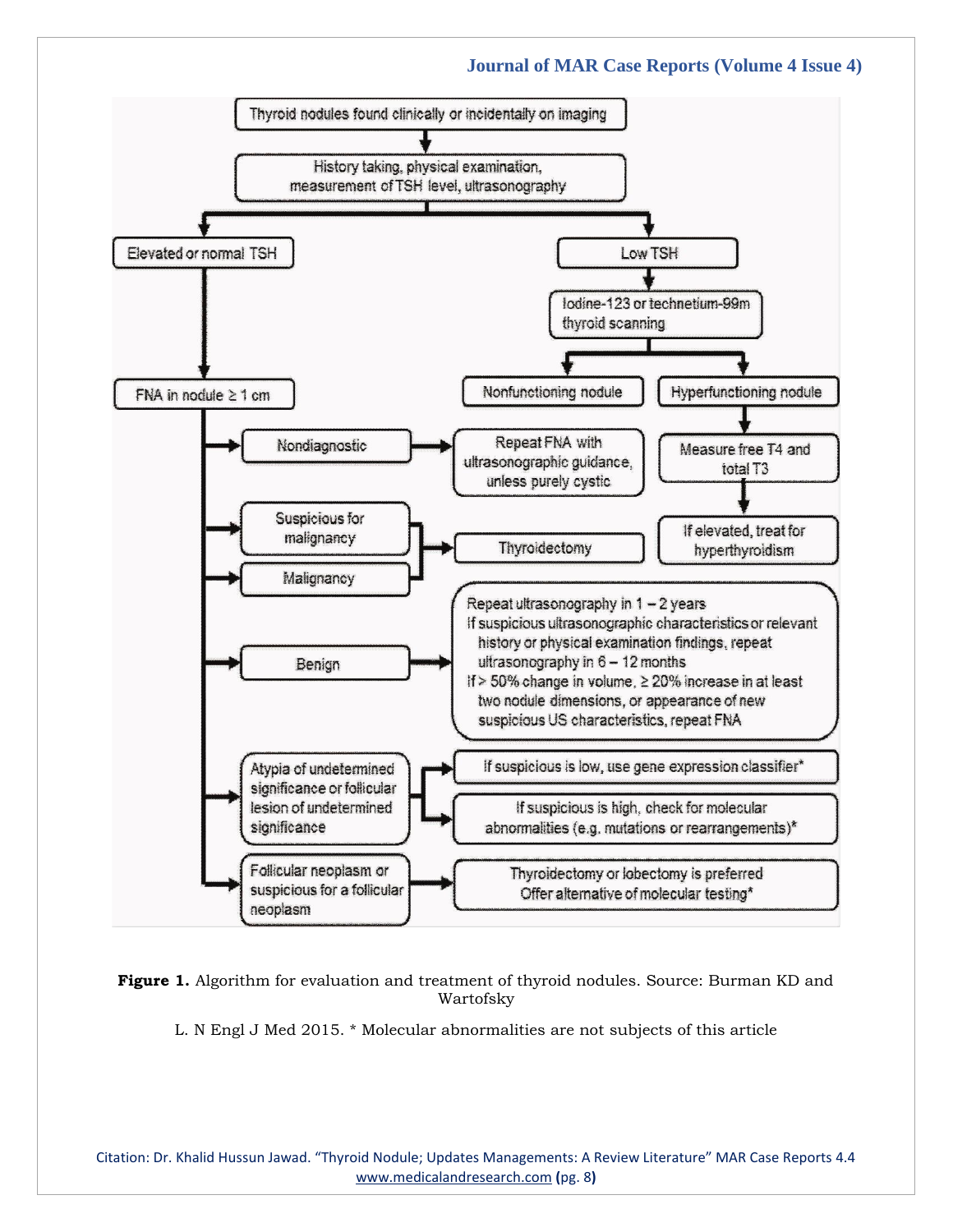## **Approach to Management:**

The treatment of thyroid nodules is mostly dependent on the FNA results **[**5**]**. Benign, malignant, suspected malignancy, atypia of uncertain significance or follicular lesion of undetermined significance (AUS/FLUS), follicular neoplasm or suspicious for a follicular neoplasm (FN/ SFN), and non-diagnostic are the potential reports **[**19**]**. Aside from the cytological diagnosis, the treatment approach may be influenced by the patient's age and gender, as well as the features of the nodule (size, consistency, activity, and number), as well as whether or not it is functional **[**4,5,9,10**]**. Figure1 and Table 5 depicts treatment methods.

Asymptomatic benign euthyroid nodules require just close monitoring and yearly or biannual US and TSH testing **[**5**]**. Nonetheless, benign thyroid nodules do require therapeutic intervention on occasion, particularly when they become big and produce obstructive symptoms **[**3,7,10,20**]**. Any form of malignancy, or the inability to rule out malignancy, suggested the necessity for surgical excision. The scope of the operation is determined by the type of tumor. If no additional risk factors exist, a simple hemithyroidectomy may be suggested as the first step in the therapy of follicular neoplasm or as the last treatment for a tiny, solitary papillary carcinoma **[**20**]**. All other thyroid cancers need complete thyroidectomy with local node excision. A total thyroidectomy should be performed if the histology of the follicular tumor reveals the presence of cancer **[**5,7,20**]**.

## **Surgical Treatment of Thyroid Nodule:**

Surgery is typically indicated when there are malignant or suspicious cytologic characteristics and/or symptoms caused by the nodule, especially in younger individuals and when there are big nodules **[**8**]**. The ideal operation is to remove the afflicted node unilaterally **[**5,7,20**]**. Complications include transient and permanent unilateral vocal cord paralysis (1% - 2% and 0.5% - 1.0%, respectively), as well as temporary and permanent hypocalcemia (1% - 2% and 0.5% - 1.0 %, respectively), hematoma and infection. (0.5% and 0.3%, respectively **[**7**]**. The risk of complications rises in direct proportion to the length of the surgery. Routine L-thyroxine therapy is not indicated in patients with normal thyroid function postoperatively since it does not appear to inhibit thyroid development in the long term, at least in iodinesufficient locations. **[**20,21**]** Surgery is seldom utilized in hyperthyroid patients with toxic nodules, although it is a possibility. The therapy of choice for "hot" nodules is radioactive iodine **[**4,6**]**.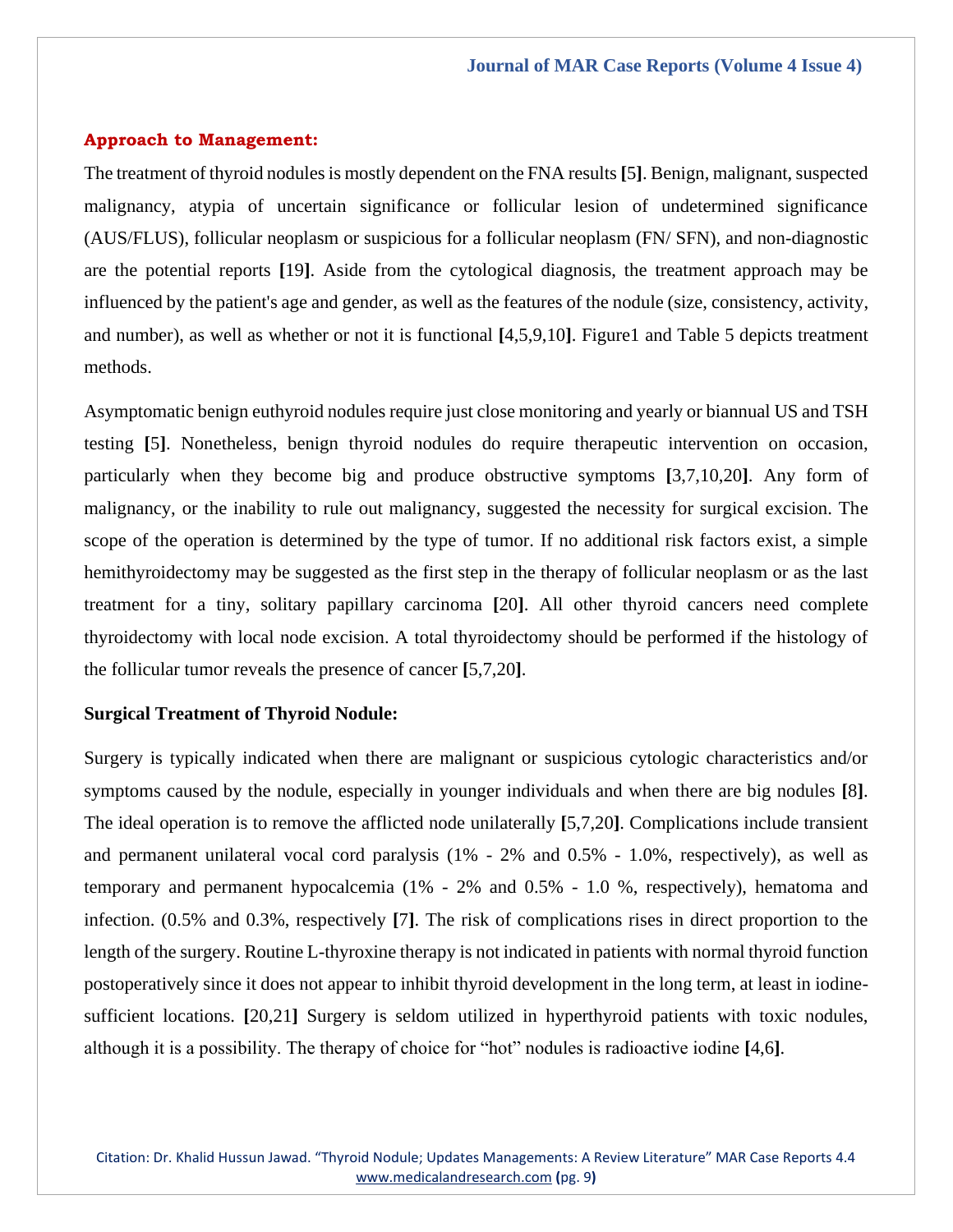• Benign cytology: Some benign lesions, whether solitary or combined with multinodular goiter, require surgical treatment if they are big  $(>= 4 \text{ cm})$  in diameter), have signs and symptoms of compression, cause discomfort, or are cosmetically significant. 20 Recurrent cysts following therapeutic fluid aspirations may warrant surgery since these lesions can include malignant cells in up to 10% of patients. All of the other benign nodules are amenable to medical treatment **[**21**]**.

Patients with benign cytology and minimal risk factors may still require follow-up for another  $12 - 24$ months, given the 5% false negative FNA findings. If the nodule develops considerably, the US-FNA must be repeated. Significant nodule growth is defined as an increase in diameter of 20% or more with a minimum rise of 2 mm **[**5**]**. In a patient with high-risk characteristics, such as those listed in Table 3, benign cytology may need diagnostic lobectomy. Patients with a prominent nodule in a multinodular goiter who are experiencing compressive symptoms require complete thyroidectomy and postoperative L-thyroxine replacement treatment. The existence of a toxic adenoma or a toxic multinodular goiter is another reason for surgery in benign thyroid nodules. **[**9,10,20**]**. To avoid a thyroid crisis complication, surgery must be performed after restoring normal thyroid function through adequate preparation with antithyroid drugs in the case of thyrotoxicosis **[**4**]**.

• Malignant Cytology: In most patients with malignant cytology or suspected instances, complete thyroidectomy is the therapy of choice to achieve loco-regional control. This also allows a thyroid cancer patient to have post-operative radioiodine (I131) ablation to treat the microscopic illness. **[**8,20,22**]** In the absence of local invasion, the sole exception might be a papillary microcarcinoma of the thyroid (1 cm). In this case, the ATA recommends lobectomy **[**5**]**.

Although this article concentrates on the investigation and treatment of thyroid nodules, a comprehensive analysis of the treatment of all thyroid cancers is outside the scope of our discussion. The following is a general management guideline for differentiated thyroid carcinoma.

A. Papillary thyroid carcinoma (PTC): The most prevalent kind of thyroid cancer is papillary thyroid carcinoma (PTC), which accounts for 80–85 percent of all thyroid malignancies **[** 3,7-10**]**. It has a favorable prognosis, and tumors larger than 1 cm are best treated with a complete thyroidectomy **[** 5,8**]**. Completion thyroidectomy is appropriate in individuals who have had a previous diagnostic lobectomy and are found to have PTC bigger than 1 cm on final pathology. **[**23**]** To reduce the risk of lymph node metastases, thyroidectomy should typically be completed within 6 months after the first surgery **[**7,10**]**. Although routine central compartment dissection is debatable, it is believed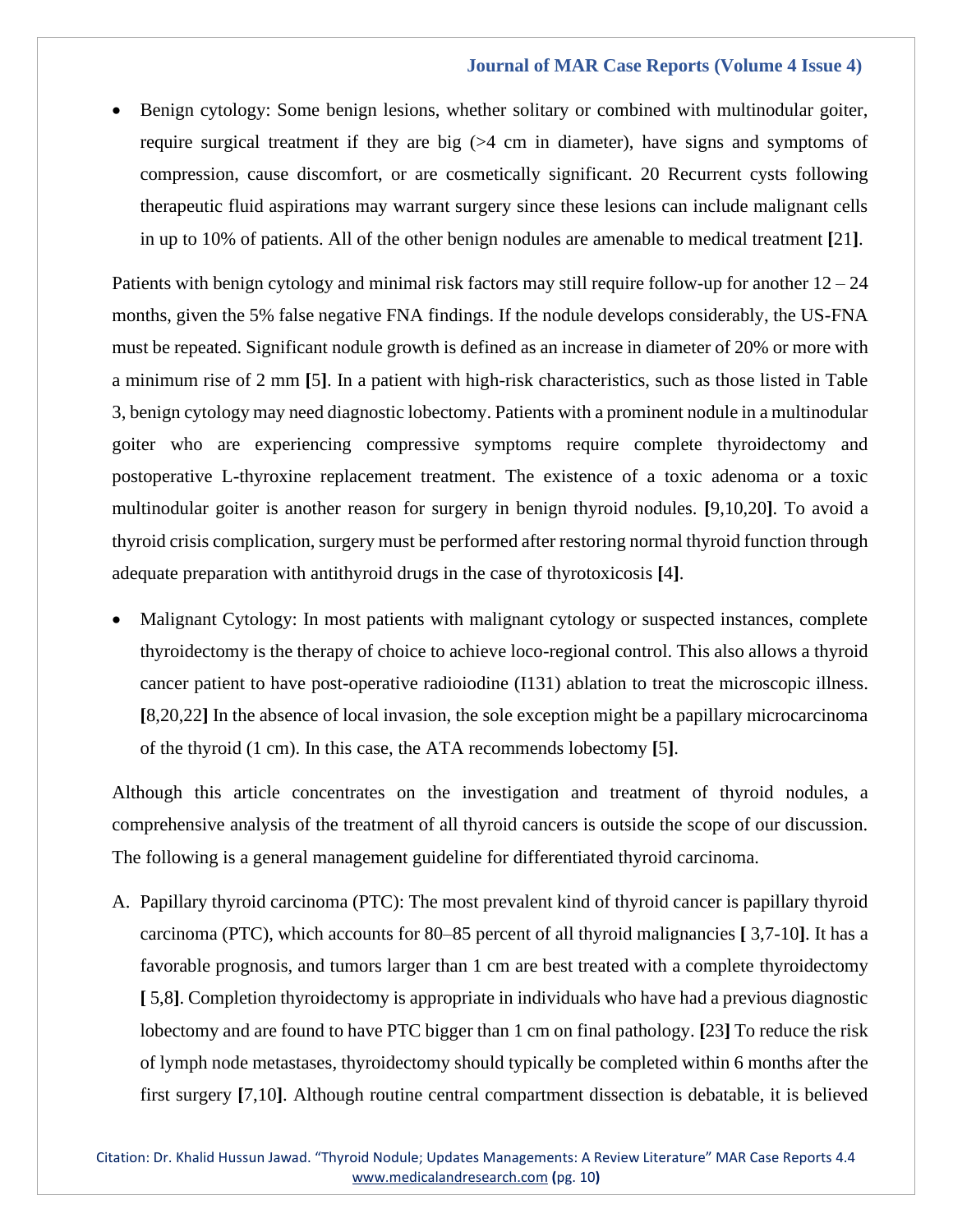that up to 50% of patients had neck metastases at the time of diagnosis **[**24**]**. There are no prospective, randomized trials comparing preventive versus therapeutic central lymph node dissection at the moment. The ATA now recommends therapeutic central or lateral lymph node removal in PTC for clinically positive nodes. However, recommendations for preventive neck dissection are less clear.

Prophylactic neck dissection may be performed in individuals with T3 or T4 tumors, while dissection "may be fairly avoided" in patients with T1 or T2 cancer **[**5**]**. Currently, lifelong TSH suppression is advised, albeit the degree of suppression and its duration are under consideration **[**8,23,24**]**.

B. Follicular thyroid carcinoma (FTC): This type of thyroid cancer is identified histologically based on capsular/vascular invasion and accounts for 10% of thyroid cancer **[** 3,7-10**]**. Routine FNA cytology is typically unable of distinguishing these histologic characteristics from follicular neoplasm (their benign counterpart). Thus, to confirm follicular cancer, AUS/FLUS and FN/SFN require diagnostic lobectomy **[**9,19,20**]**. If histology confirms this, the patient will require a total thyroidectomy later on **[** 5,22**]** The function of the intra-operative frozen slice of the thyroid in these individuals is fraught with controversy.

In a study of 564 individuals with thyroid malignancies, 70% of the patients had their frozen sections analyzed. According to the findings of this study, an intra-operative frozen section on thyroid tumors adds relatively little to surgical treatment. **[** 25**]** In contrast to PTC, which spreads mostly through the lymphatic system, follicular cancer spreads hematogenously. As a result, unless there are positive neck nodes on US and FNA, regular central compartment clearing is not recommended.

Radioactive I131 ablation and lifelong TSH suppression treatment, as well as PTC-like follow-up, are necessary **[** 8,23**]**. Post-operative therapy with radioactive I131 is used for three main reasons. First, RAI ablates or destroys any residual normal thyroid tissue, allowing thyroglobulin to be more specific as a tumor marker in long-term monitoring. Second, RAI is used as an adjuvant treatment in intermediate-risk patients to eliminate the remaining concealed tiny foci of well-differentiated thyroid cancer, therefore lowering the chance of recurrence. Finally, RAI can be used to treat high-risk individuals who have a macroscopic residual disease (remnant ablation) or distant metastatic illness **[**22,23**]**.RAI is now recommended for use postoperatively in patients with T3, T4, or M1 diseases, according to the 2015 ATA guideline **[**5**]** .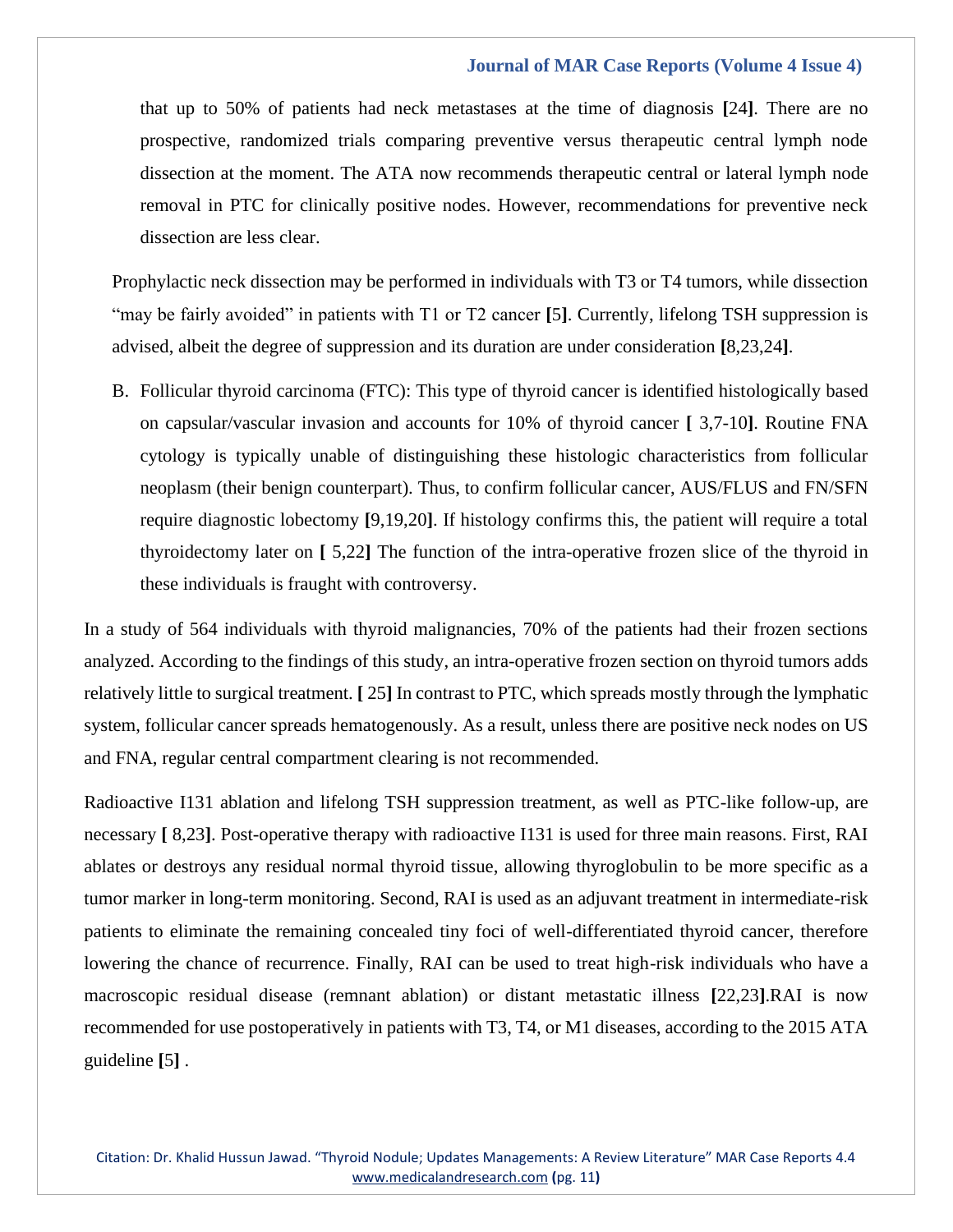| <b>Treatment</b>         | <b>Advantages</b>                                                                             | <b>Disadvantages</b>                                                                                                                                                                                                   |
|--------------------------|-----------------------------------------------------------------------------------------------|------------------------------------------------------------------------------------------------------------------------------------------------------------------------------------------------------------------------|
| Levothyroxine            | Outpatient<br>Low cost<br>May slow nodule growth<br>Possibly prevents new nodule<br>formation | Low efficiency<br>Lifelong treatment<br>Regrowth after cassation<br>Adverse effects on bone and<br>heart<br>feasible<br>Not.<br>with<br><b>TSH</b><br>suppressed                                                       |
| Radioiodine              | Outpatient<br>Low cost                                                                        | Operator dependency<br>Contraceptives needed in<br>fertile women<br>Side effect<br>-- Radiation thyroiditis<br>-- Graves' disease<br>-- Hypothyroidism<br>Long-term cancer<br>risk<br>$\qquad \qquad -$<br>unknown     |
| <b>Ethanol injection</b> | Outpatient<br>Relatively low cost<br>Thyroid function preserved                               | Repeat injection needed<br>Low efficacy in large nodules<br>Side effects<br>-- Pain<br>-- Transient dysphonia<br>-- Thyroiditis<br>-- Extranodular fibrosis<br>-- Complicates subsequent<br>cytological interpretation |
| <b>Surgery</b>           | Prompt relief of symptoms<br>Nodule abplation<br>Definite diagnosis                           | High cost<br>Inpatient<br>Anesthesiological risk<br>Surgical risk<br>-- Vocal cord paralysis<br>-- Hypoparathyroidism<br>-- Hypothyroidism<br>-- Bleeding and infection<br>-- Scar                                     |

**Table 5.** Advantages and disadvantages of the established treatment options for the thyroid nodule.

# **Nonsurgical treatment of thyroid nodule:**

• Medical Treatment with levothyroxine: Although it is becoming less prevalent, thyroid suppression with levothyroxine (L-thyroxine) is still often used in the treatment of solid thyroid nodules in euthyroid individuals **[**26**]**. The goal is to reduce existing nodules, which is considered a good indicator that the nodule is benign **[**3**]**. The success of medical therapy of benign nodule(s) with L-TSH suppressive dosages, on the other hand, is debatable **[**5**]**. Young, healthy individuals with tiny, solid nodules from iodinedeficient areas appear to benefit the most **[**21**]**. Approximately 20% of solitary solid nodules retreat as a consequence of L-thyroxine treatment, and discontinuation of medication results in fast recurrence.

Long-term treatment, on average, has no substantial nodule-reducing impact. Growth can be inhibited or delayed, and additional nodules can be avoided from forming. However, this requires serum TSH to be lowered to subnormal levels (TSH goal 0.1 – 0.45 mIU/mL), which may have negative consequences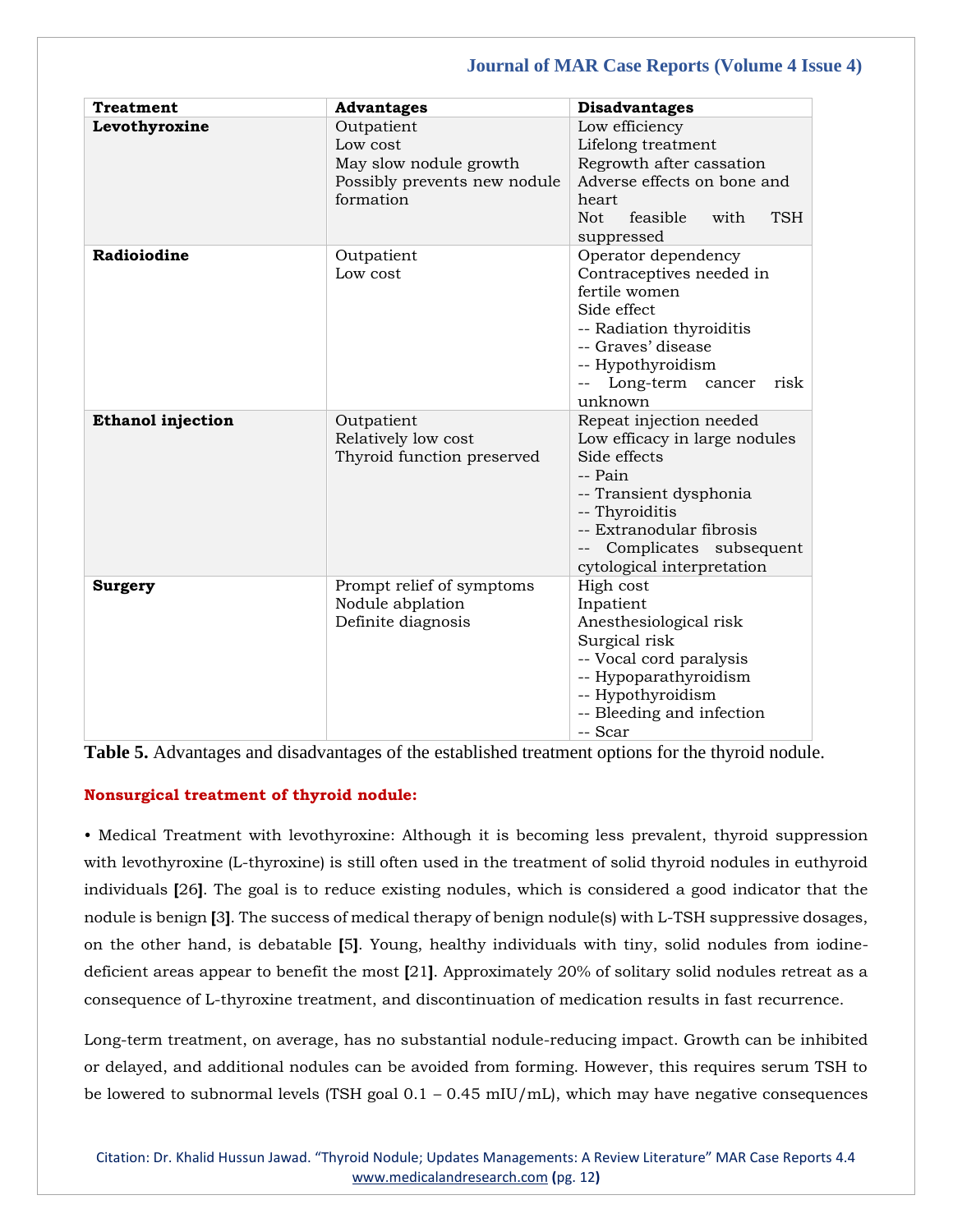**[**21**]**. This level of TSH suppression, known as mild or subclinical hyperthyroidism, is linked to an increased risk of atrial fibrillation, other cardiac side effects, and decreased bone density, which might lead to osteoporosis **[**26**]**.

L-thyroxine treatment should be avoided in patients with large nodules or long-standing goiters, especially if the TSH value is less than 0.5 mIU/mL, postmenopausal women or those over the age of 60, patients with osteoporosis, cardiovascular disease, or systemic diseases **[**21,26**]** .In addition, Lthyroxine treatment has little impact in individuals with a cystic nodule or those who have naturally low blood TSH levels with or without increased thyroid hormone levels **[**21**]**. For these reasons, its utility is dubious; at best, it can be used in younger individuals with tiny nodules who require the least amount of therapy. Routine suppression of L-thyroxine is no longer indicated for cytologically benign nodules **[**5**]**.

• Radioactive iodine: If the patient has hyperthyroidism (toxic nodule), antithyroid medications (propylthiouracil or methimazole) can restore thyroid function; nevertheless, disease recurrence is common when treatment is discontinued **[**4**]**. Except for a few individuals who have a big nodule, for whom surgery is necessary, radioactive iodine is the preferred therapy. This is also true for the clinically euthyroid patient with a functional ("hot") nodule, whose therapy may be influenced by nodule size, which may induce compression or aesthetic disruption **[**6**]**. Furthermore, radioactive iodine therapy is utilized to avoid hyperthyroidism, annual risk of approximately 4% **[**4**]**.

Pretreatment with recombinant human TSH has the potential to simplify and enhance radioiodine treatment of nontoxic nodular goiters; nevertheless, additional research regarding this technique is required **[**27**]**. Following a single dosage of radioactive iodine, the cure rate (i.e., restoration of thyroid function and appearance on a thyroid isotope scintigraphy) is 70%, and the nodule decreases 30-60% **[**22**]**. There are few side effects, except for rare occurrences of radiation thyroiditis and progression to Graves' disease. After 5 years, the incidence of hypothyroidism is around 10% and is unrelated to radiation dosage **[**27**]**. The long-term risk of cancer is unclear; however, it is thought to be minimal. The nonfunctioning (cold) nodule, whether solid or cystic, is unaffected by radioactive iodine. In the future, the potential of stimulating with recombinant human TSH before radioactive iodine therapy may lead to enhanced iodine absorption and also an impact on the solid and cold nodule **[**22**]**.

• Percutaneous Ethanol Injection for Thyroid Nodule Destruction (PEI): US-guided PEI into nodules (particularly symptomatic cystic nodules) has been presented as a viable, safe, well-tolerated, and costeffective alternative treatment approach for benign thyroid nodule in situ ablation **[**21**]**. Ethanol (70- 100%) induces localized small artery thrombosis and coagulative necrosis, which leads to fibrosis and irreversible tissue ablation. It has been utilized to treat both independently functional and nonfunctioning thyroid nodules, whether solid or cystic. Based on a 50%-90% nodule volume decrease in thyroid nodules bigger than 30 gram, nearly half of patients with single nodule, nonfunctioning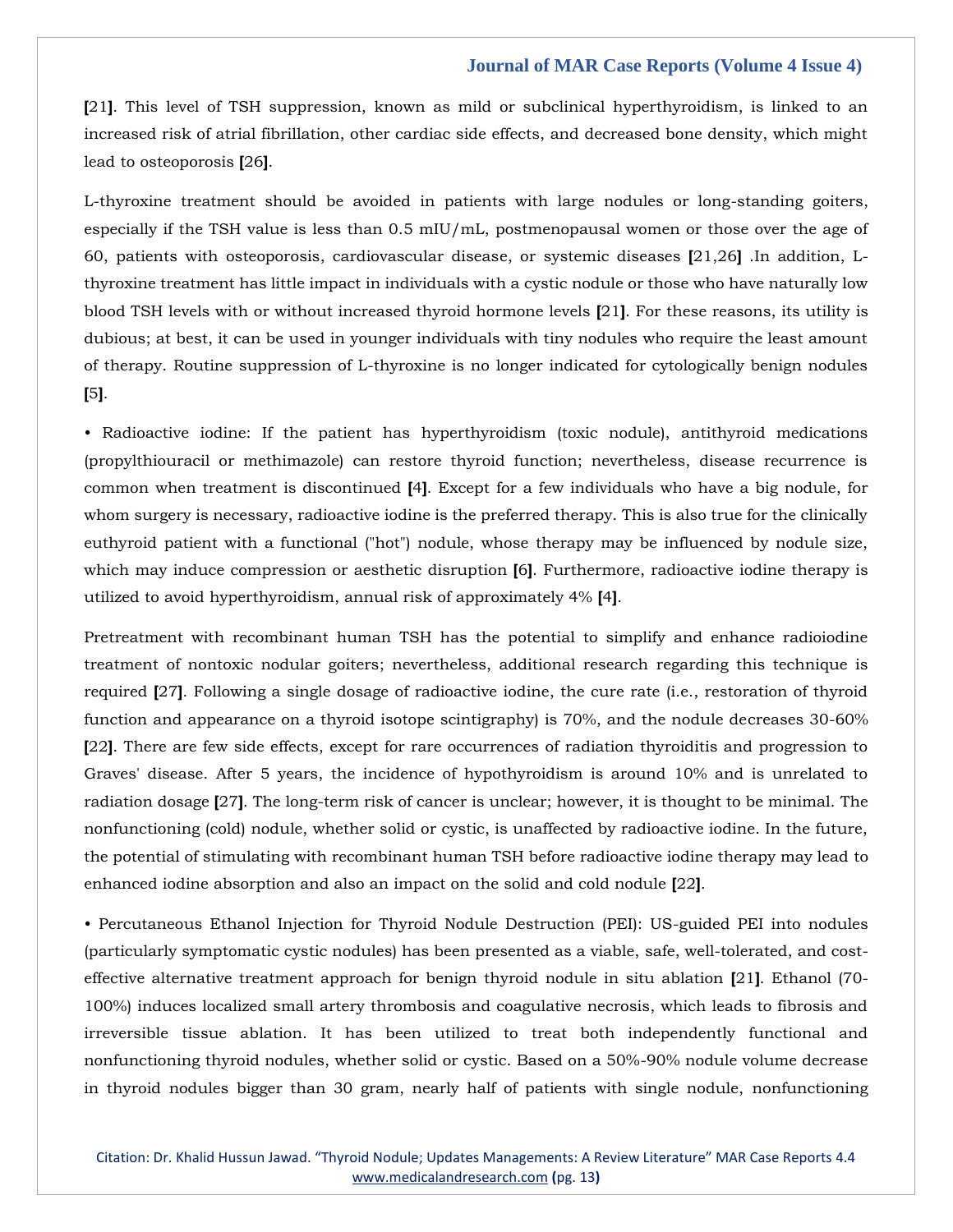thyroid nodules are relieved of clinical symptoms. Additional injections are ineffective **[**28**]**. It is an alternative for people who do not want to have radioiodine therapy or surgery **[**5**]**. However, to get a total cure, it is frequently necessary to repeat therapy. And because of the common, if transitory, adverse effects (especially local pain), PEI should be confined to carefully chosen nodules that are easily palpable in patients who refuse I131 and surgery **[**5,21**]**. This treatment, although is often performed in Italian facilities, is not a routine option, should still be categorized as experimental, and needs specialized technical expertise that can only be gained at a facility acquainted with interventional ultrasonography **[**29**]**.

• Photocoagulation via Interstitial Laser (IL): In patients who cannot (or will not) undergo surgery, ultrasound guided ILP has been utilized as a non-surgical option in the treatment of benign, solitary, solid (both "hot" and "cold" nodule) **[**30**]**. One 10-minute treatment resulted in a 40% reduction in nodules and a substantial improvement in pressure sensations. These findings are comparable to those achieved with ethanol treatment. The ability to regulate the distribution of energy using a laser (thermal destruction) as opposed to chemical destruction via injection of ethanol may favor laser treatment in the long run.

• Radiofrequency ablation (RFA): When surgery is not an option RFA is a less invasive therapy for some types of benign thyroid nodules **[**21**]**.

RFA treatment has mostly been used to reduce pressure sensations, improve aesthetic outcomes, and resolve thyrotoxic status in "hot" nodules. The effectiveness of RFA for "cold" nodules has mostly been assessed in terms of nodule volume reduction, pressure complaints, and aesthetic symptoms **[**31**]**. A recent study comparing the effectiveness and safety of surgery versus RFA in benign thyroid nodules found that both are effective treatments. When compared to surgery, RAI reduces nodal volume considerably and provides better benefits in terms of fewer post-operative complications, maintenance of thyroid function, and fewer inpatient days **[**32**]**.

**Follow-Up:** The clinical, US, and cytological features of benign euthyroid thyroid nodules are used to guide follow-up **[**5**]**. Thyroid nodules are typically re-evaluated every 12 to 24 months using clinical assessment (history and physical examination), US, and TSH.

Cytologically insufficient, inconclusive, or ambiguous nodules may require more careful monitoring and repeat biopsies within 1 to 2 months. 10 Significant growths identified by the US (defined as an increase of more than 20% or greater than 2 mm) does not always indicate cancer because benign lesions grow bigger as well, but a repeat FNA should be considered. If additional clinical or US signs of malignancy emerge, the same recommendation applies **[**5,9**]**. In patients with differentiated thyroid carcinoma who have had a complete thyroidectomy and radioactive iodine ablation, thyroglobulin level monitoring is utilized to test for cancer recurrence **[** 5,7**]**.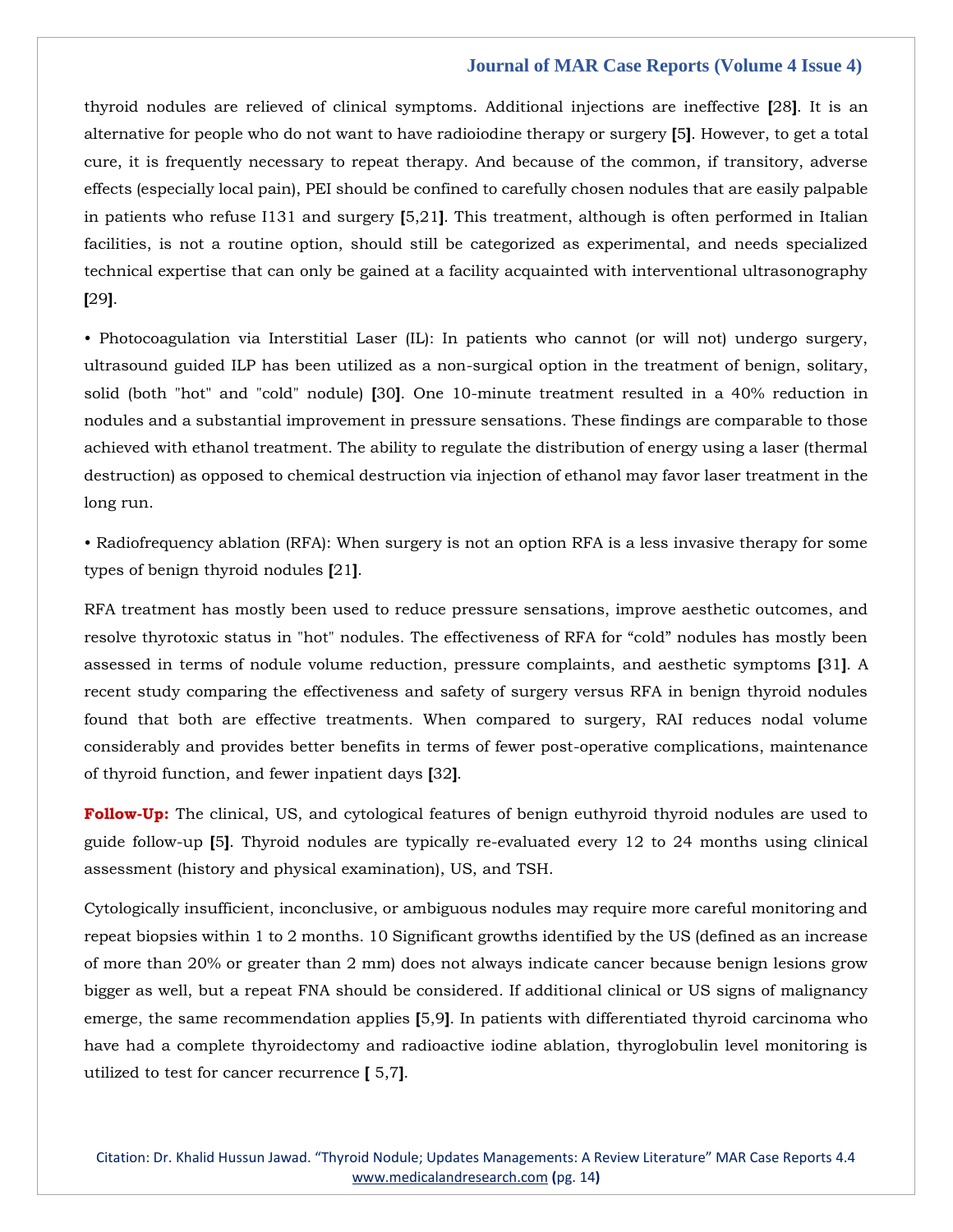Thyroid function should also be checked regularly (typically once a year) in individuals who have had ablative treatment (surgery or I131) **[**23**]**. A serum TSH measurement is commonly used to assess this. If hypothyroidism is detected, L-thyroxine replacement medication should be initiated, which requires yearly monitoring. Thyroid ultrasound after surgery can be used to track the progress of the residual gland.

#### **Conclusion:**

Thyroid nodule diagnosis and treatment are largely determined by early examination, clinical criteria, and the use of TSH measurement, US, and FNA as first tests. They must be useful, efficient, and costeffective. FNA biopsy in multinodular thyroid can be limited to the dominant nodule, with specific consideration given to high suspicious pattern nodules on imaging. If malignant or questionable cytology is found, surgery is necessary. Rapid development and rising pressure effects, as well as cosmetic reasons, are all reasons for surgery. With apparently benign thyroid nodules, simple monitoring and Lthyroxine suppression are appropriate treatment options. Thyroid nodule ablation (ethanol injection and laser photocoagulation) has been used to destroy benign solid nodules in situ. Radiofrequency ablation (RFA) therapy is presently regarded as an experimental treatment technique. In some cases, radioiodine treatment (RAI) may be used to treat the condition. In the case of indeterminate cytology, diagnostic surgery may be required to rule out cancer.

**Declaration of bias:** The author states that no conflict of interest exists that would jeopardize the objectivity of this scientific study.

## **References:**

1.Grimmichová T, Pačesová P, Srbová L, Vrbíková J, Havrdová T, Hill M. The Gold Standard of Thyroid Nodule Examination? Prospective Validation of the ACR TI-RADS in a Secondary Referral Center. Physiological Research. 2020;69:S329-37.

2.Pandya A, Caoili EM, Jawad-Makki F, Wasnik AP, Shankar PR, Bude R, Haymart MR, Davenport MS. Retrospective cohort study of 1947 thyroid nodules: a comparison of the 2017 American College of Radiology TI-RADS and the 2015 American Thyroid Association classifications. American Journal of Roentgenology. 2020 Apr;214(4):900-6.

3. Patel KB, Cormier N, Fowler J, Partridge A, Theurer J, Black M, Pinto N, Yoo J, Fung K, MacNeil D, Stecho W. Detection of Circulating Tumor DNA in Patients with Thyroid Nodules. International journal of endocrinology. 2021 Aug 24;2021.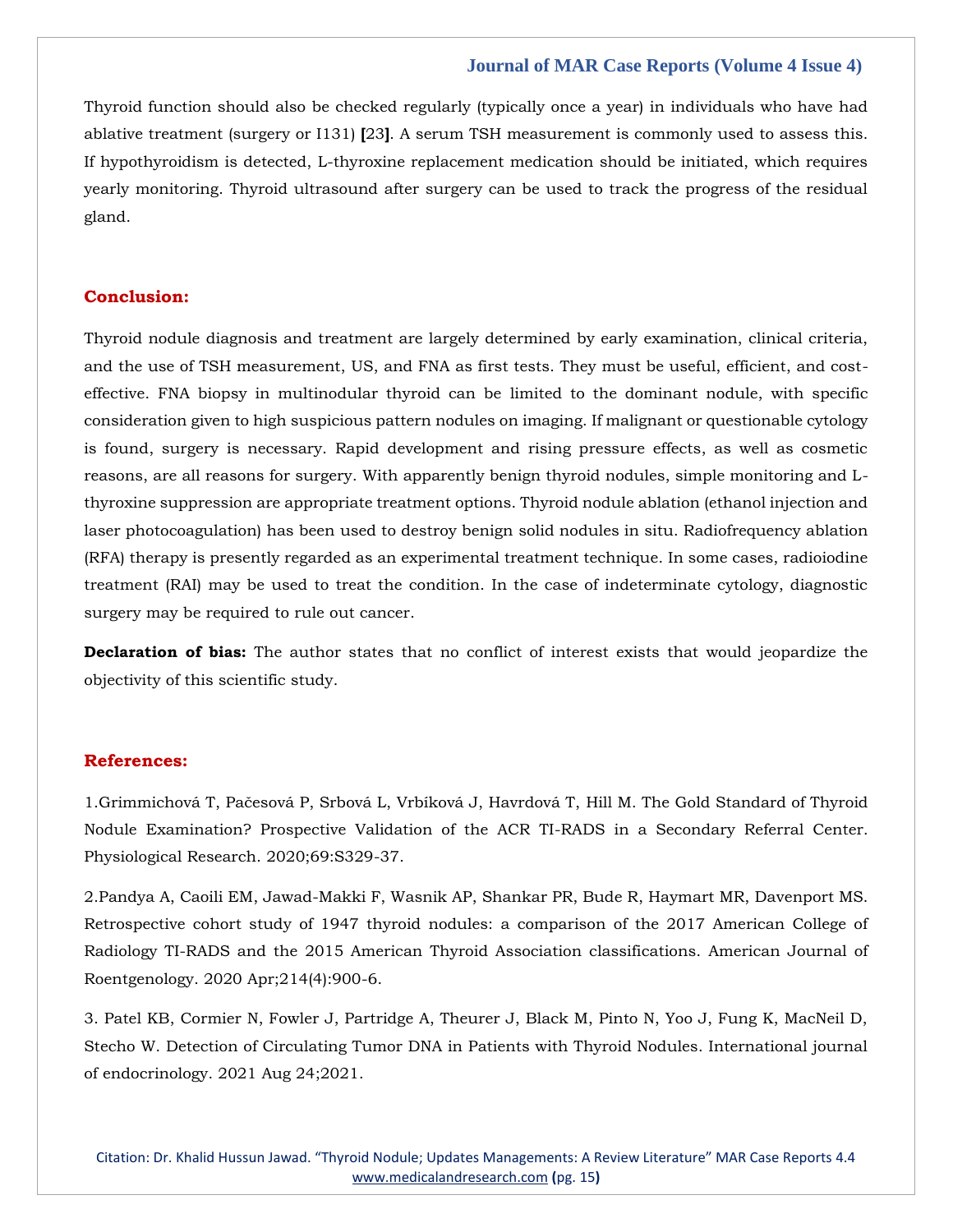4. Cléro E, Ostroumova E, Demoury C, Grosche B, Kesminiene A, Liutsko L, Motreff Y, Oughton D, Pirard P, Rogel A, Van Nieuwenhuyse A. Lessons learned from Chernobyl and Fukushima on thyroid cancer screening and recommendations in case of a future nuclear accident. Environment International. 2021 Jan 1;146:106230.

5. Bible KC, Kebebew E, Brierley J, Brito JP, Cabanillas ME, Clark Jr TJ, Di Cristofano A, Foote R, Giordano T, Kasperbauer J, Newbold K. 2021 American Thyroid Association Guidelines for Management of Patients with Anaplastic Thyroid Cancer: American Thyroid Association Anaplastic Thyroid Cancer Guidelines Task Force. Thyroid. 2021 Mar 1;31(3):337-86.

6. Papini E, Monpeyssen H, Frasoldati A, Hegedüs L. 2020 European thyroid association clinical practice guideline for the use of image-guided ablation in benign thyroid nodules. European thyroid journal. 2020;9(4):172-85.

7. Miao S, Jing M, Sheng R, Cui D, Lu S, Zhang X, Jing S, Zhang X, Shan T, Shan H, Xu T. The analysis of differential diagnosis of benign and malignant thyroid nodules based on ultrasound reports. Gland surgery. 2020 Jun;9(3):653.

8. Carty SE, Ohori NP, Hilko DA, McCoy KL, French EK, Manroa P, Morariu E, Sridharan S, Seethala RR, Yip L. The clinical utility of molecular testing in the management of thyroid follicular neoplasms (Bethesda IV nodules). Annals of surgery. 2020 Oct 1;272(4):621-7.

9. Bonjoc KJ, Young H, Warner S, Gernon T, Maghami E, Chaudhry A. Thyroid cancer diagnosis in the era of precision imaging. Journal of Thoracic Disease. 2020 Sep;12(9):5128

10 .Serpi F, Gitto S, Mauri G, Sconfienza LM. Techniques to Study Thyroid Function and Morphology. InThyroid, Obesity and Metabolism 2021 (pp. 37-51). Springer, Cham.

11. Bernet VJ, Chindris AM. Update on the evaluation of thyroid nodules. Journal of Nuclear Medicine. 2021 Jul 1;62(Supplement 2):13S-9S.

12. Sharbidre KG, Lockhart ME, Tessler FN. Incidental Thyroid Nodules on Imaging: Relevance and Management. Radiologic Clinics. 2021 Jul 1;59(4):525-33.

13. Lake E, Anawalt BD. Management of Incidental Thyroid Nodules. InChalk Talks in Internal Medicine 2020 (pp. 85-90). Springer, Cham.

14. Ospina NS. Thyroid nodule evaluation and management in older adults: A review of practical considerations for clinical endocrinologists. Endocrine Practice. 2021 Feb 12.

15. Sujitha S. A Cross Sectional study on Predictors of Malignancy in Solitary Thyroid Nodule (Doctoral dissertation, Madurai Medical College, Madurai).

Citation: Dr. Khalid Hussun Jawad. "Thyroid Nodule; Updates Managements: A Review Literature" MAR Case Reports 4.4 [www.medicalandresearch.com](http://www.medicalandresearch.com/) **(**pg. 16**)**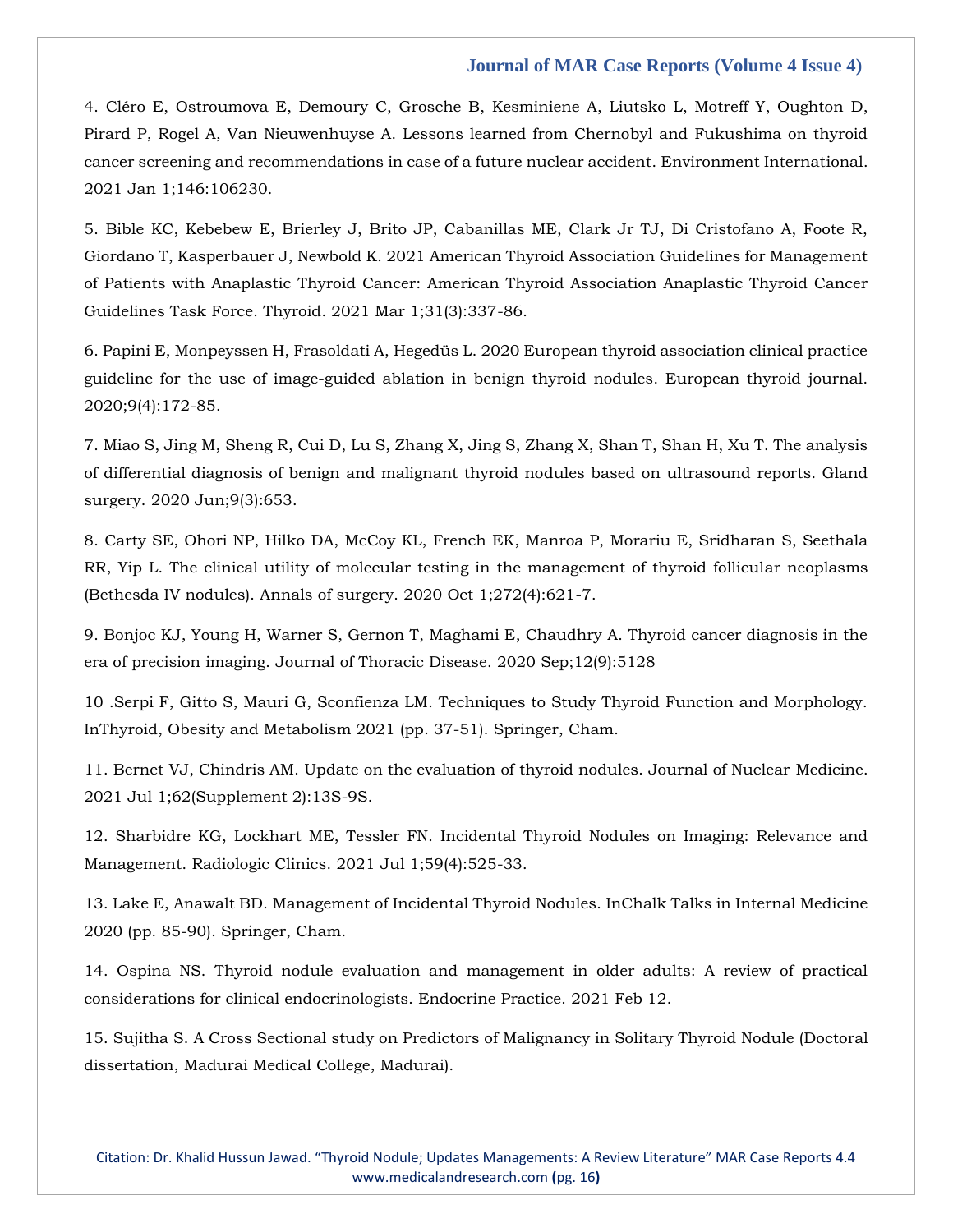16. Mariani G, Tonacchera M, Grosso M, Orsolini F, Vitti P, Strauss HW. The Role of Nuclear Medicine in the Clinical Management of Benign Thyroid Disorders, Part 1: Hyperthyroidism. Journal of Nuclear Medicine. 2021 Mar 1;62(3):304-12.

17. Shapiro B, Gross MD. Thyroid and Parathyroid Imaging. Handbook of Endocrinology, Volume I. 2020 Jan 31:229.

18. Brumund KT, Mandel SJ. Ultrasound of the Thyroid and Parathyroid Glands. InSurgery of the Thyroid and Parathyroid Glands 2021 Jan 1 (pp. 132-148). Elsevier.

19. Krajewska J, Kukulska A, Oczko-Wojciechowska M, Kotecka-Blicharz A, Drosik-Rutowicz K, Haras-Gil M, Jarzab B, Handkiewicz-Junak D. Early diagnosis of low-risk papillary thyroid cancer results rather in overtreatment than a better survival. Frontiers in Endocrinology. 2020;11.

20. Yao Z, Wu T, Zheng B, Tan L, Lian Y, Liu B, Ren J. A Novel Strategy for Single-Session Ultrasound-Guided Radiofrequency Ablation of Large Benign Thyroid Nodules: A Pilot Cohort Study. Frontiers in Endocrinology. 2020 Oct 7;11:740.

21. Kovatch KJ, Pearce EN, Haymart MR. The Evaluation and Management of Thyroid Nodules. InSurgery of the Thyroid and Parathyroid Glands 2021 Jan 1 (pp. 100-107). Elsevier.

22. Sakr MF. Recurrent Thyroid Disease. InThyroid Disease 2020 (pp. 457-504). Springer, Cham.

23. Soundrapandiyan A. A Study on Incidence of Malignancy in Thyroid Nodules (Doctoral dissertation, PSG Institute of Medical Sciences and Research, Coimbatore).

24. De Napoli L, Matrone A, Favilla K, Piaggi P, Galleri D, Ambrosini CE, Aghababyan A, Papini P, Valerio L, Viola D, Torregrossa L. Role of Prophylactic Central Compartment Lymph Node Dissection on the Outcome Of Patients With Papillary Thyroid Carcinoma and Synchronous Ipsilateral Cervical Lymph Node Metastases. Endocrine Practice. 2020 Aug 1;26(8):807-17.

25. Sakr MF. Thyroid Cancer. InThyroid Disease 2020 (pp. 345-456). Springer, Cham.

26. Tsai K, Leung AM. Subclinical hyperthyroidism. Endocrine Practice. 2021 Feb 13.

27. Clerc J. Quantification of the Thyroid Scan (TS) and correlation to Multiparametric Ultrasounds (MPUS): A textbook case of nuclear molecular imaging. Médecine Nucléaire. 2020 Oct 1;44(4):216-30.

28. Abraham D, Abraham NR. Nonsurgical Treatment of Thyroid Cysts, Nodules, Thyroid Cancer Nodal Metastases, and Hyperparathyroidism: The Role of Percutaneous Ethanol Injection. InSurgery of the Thyroid and Parathyroid Glands 2021 Jan 1 (pp. 472-478). Elsevier.